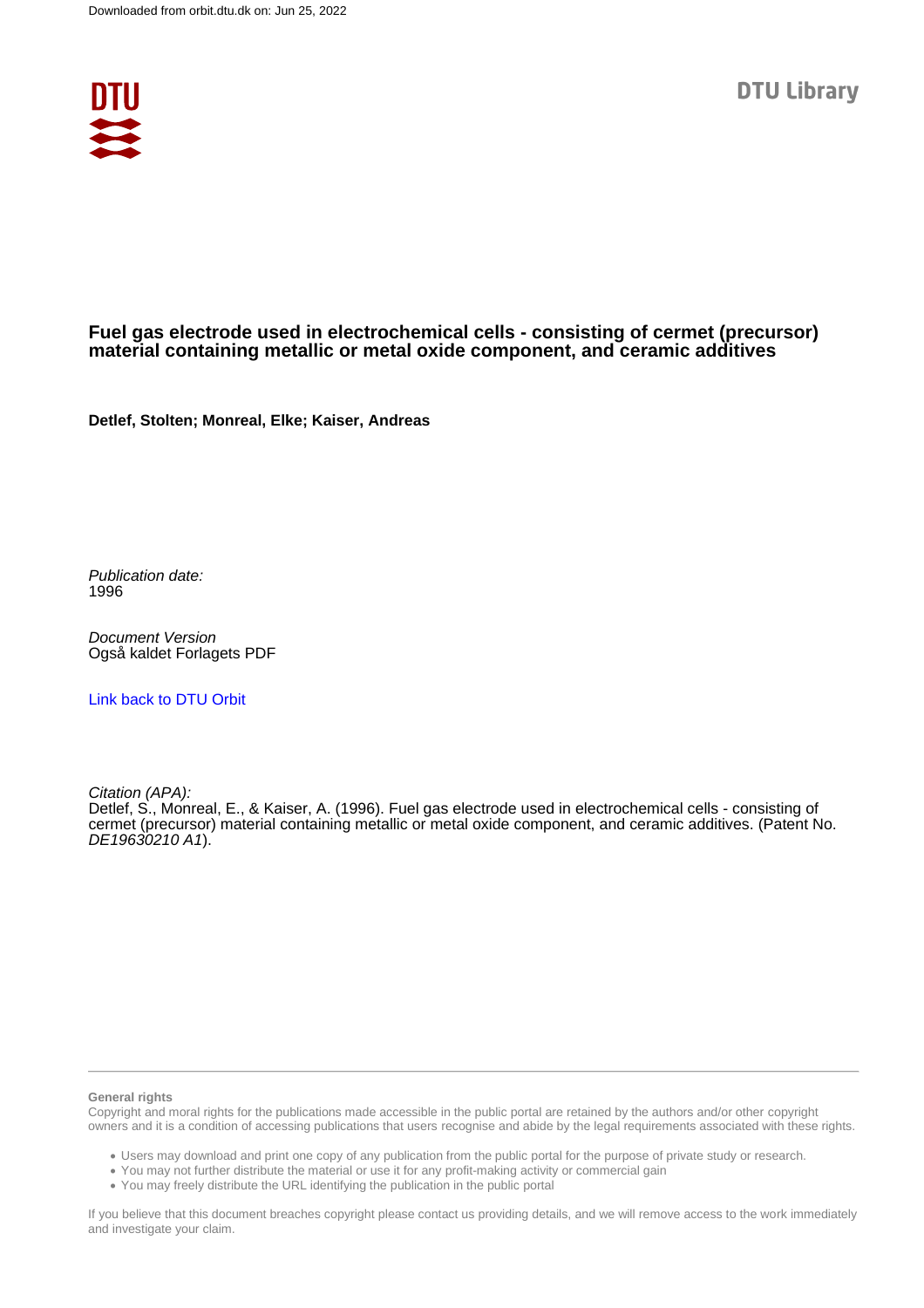



Die Erfindung betrifft eine Brenngaselektrode für eine டு elektrochemische Zelle mit einem Cermet-Material oder einem Cermet-Vorstufenmaterial, welches eine metallische Komponente bzw. eine zur metallischen Komponente reduzierbare Metalloxidkomponente sowie keramische Zuschlagstoffe enthält, wobei die keramischen Zuschlagstoffe ein Material mit im Vergleich zur metallischen oder Metalloxidkomponente sehr niedriger thermischer Dehnung enthalten.



Thermische Ausdehmung eines niedrig dehnenden Anodenmaterials sus NiO (72 Vol.-%), ZrSiO<sub>4</sub> (25 Vol.-%) and ZrO<sub>2</sub> (3 Vol.-%)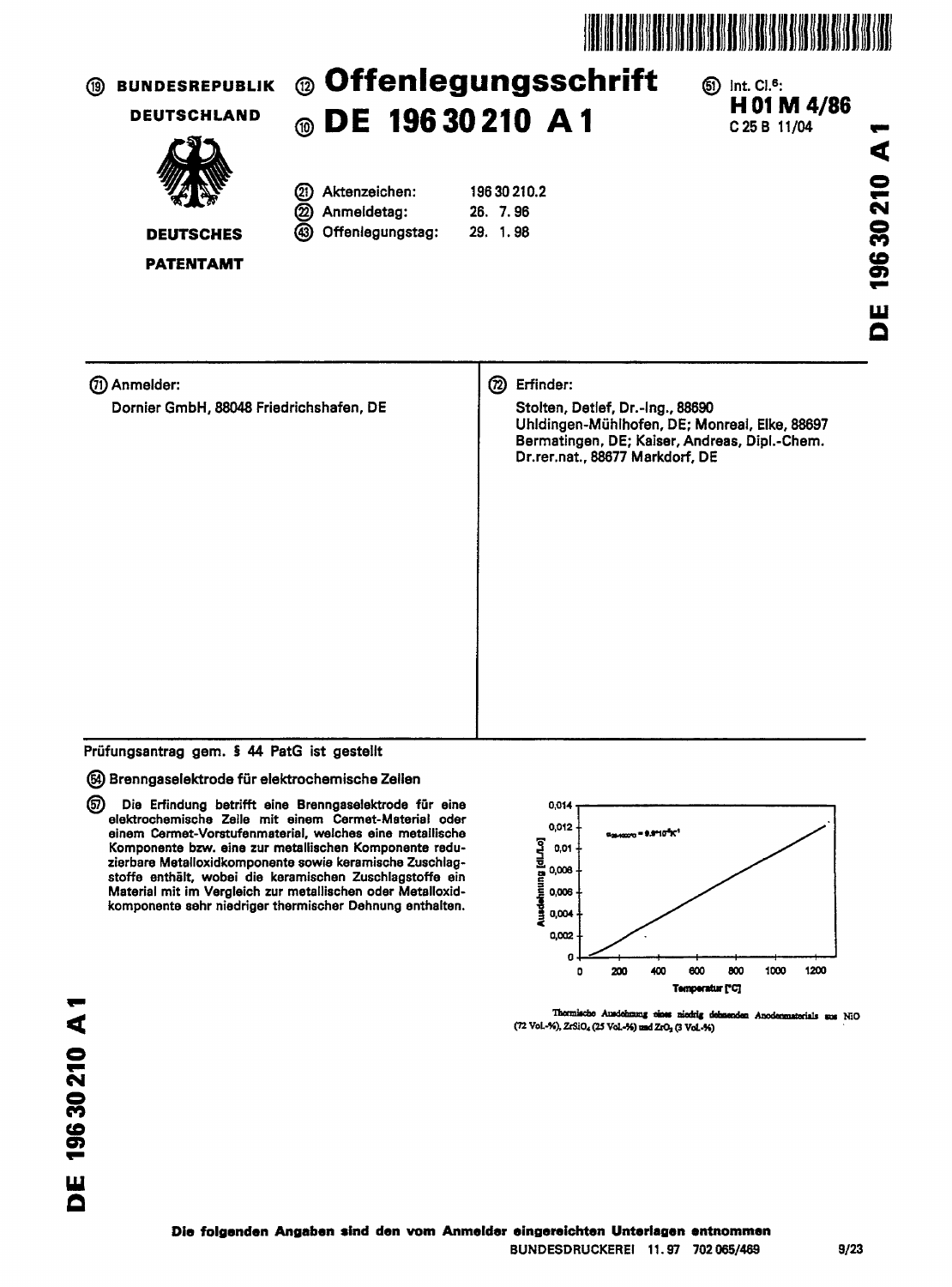$\overline{\phantom{a}}$ 

35

## Beschreibung

Die Erfindung betrifft eine Brenngaselektrode für elektrochemische Zellen, insbesondere für Hochtemperaturbrennstoffzellen oder Hochtemperatur-Elektrolyseure mit Festelektrolyt.

Festelektrolytbrennstoffzellen sind elektrochemische Energiewandler, die Strom direkt aus gasförmigen Energieträgern (H<sub>2</sub>, CO, CH<sub>4</sub>, etc.) erzeugen. Sie basieren in der Regel auf Zirkonoxid als Sauerstoff-Ionen-lei- 10 tendem Festelektrolyt und werden bei Temperaturen von ca. 700 bis 1000°C betrieben [1]. Da sie nicht wie Wärmekraftmaschinen der Carnot-Regel unterliegen, erreichen sie deutlich höhere Wirkungsgrade von über 50%. Deshalb und wegen ihrer geringen Emission von  $_{15}$   $\alpha_{28-1000^{\circ}}$ c auf als das Elektrolytmaterial: Schadstoffen haben sie ein hohes Potential als zukünftige Energiewandler, speziell wenn sie Erdgas als Primärenergieträger verwenden.

Im Hinblick auf Wirtschaftlichkeit und hohe Energiedichte ist ein planares Zelldesign am günstigsten. Bei 20 dieser Anordnung sind dünne Festelektrolytplatten beidseitig mit porösen Elektroden beschichtet und diese abwechselnd mit Verbindungselementen übereinander gestapelt, so daß eine bipolare Anordnung entsteht. Fig. 1 zeigt eine derartige Anordnung, mit der viele Einzelzellen seriengeschaltet werden können, in Explosionsdarstellung. Diese sogenannten Zellverbunde (= Zellstacks) werden zu größeren Einheiten mit Hilfe von elektrischen Leitersystemen und Gas-Leitungen modular verschaltet.

Dieselben Anordnungen die hier für Brennstoffzellen beschrieben sind, können auch für den Umkehrprozeß der Hochtemperatur-Elektrolyse verwendet werden, um aus Wasserdampf bei ca. 800-1000°C mit hohem Wirkungsgrad Wasserstoff herzustellen.

Als Werkstoffe für Festelektrolyt-Brennstoffzellen werden vorzugsweise verwendet:

Elektrolyt: ZrO<sub>2</sub> mit Y<sub>2</sub>O<sub>3</sub> oder anderen Seltenerdoxid-Dotierung und teilweise Al<sub>2</sub>O<sub>3</sub>-Zusätzen.

Brenngaselektrode: Metallkeramikverbundwerkstof- 40 fe mit Nickel oder Co als metallischer und ZrO<sub>2</sub> als keramischer Komponente sowie auch teilweise (dotierten) CeO<sub>2</sub>-Zusätzen. Die Metallkomponente wird zunächst in oxidischer Form zusammen mit den restlichen keramischen Komponenten (dieser Verbund wird im 45 folgenden als Cermet-Vorstufe bezeichnet) als Brenngaselektrode auf den Elektrolyten aufgebracht. Nach der Fertigung der sogenannten Stacks wird das Metalloxid durch Reduktion mit H<sub>2</sub> in die metallische Form für den sogenannten Ni- oder Co-Cermet überführt. Die 50 Reduktion kann mit H<sub>2</sub>, CO, CH<sub>4</sub>, Formiergas, Erdgas oder Mischungen davon mit und ohne Wasserdampfzusatz erfolgen.

Luftelektrode: Dotierte Oxide mit Perowskitstruktur (ABO<sub>3</sub>), die vorzugsweise Lanthan und Mangan enthal- 55 ten, wie z. B. La<sub>1</sub>-xCa<sub>x</sub>MnO<sub>3</sub>, La<sub>1-x</sub>Sr<sub>x</sub>MnO<sub>3</sub>, La<sub>1-x</sub>  $Sr_{x}Co_{y}Mn_{1-y}O_{3}$ 

Verbindungselement: Dotiertes Lanthanchromit wie z. B. La<sub>1-x</sub> Sr<sub>x</sub>CrO<sub>3</sub>, LaMg<sub>x</sub>Cr<sub>1-x</sub>O<sub>3</sub>, Metallische Verbindungselemente (Interconnectoren) auf der Basis von 60 Chrom, Nickellegierungen oder auch Hochtemperaturstählen. Letzteres gilt insbesondere für Anwendungen bei ca. 600 - 800°C.

Die oben genannten Komponenten werden durch Hochtemperatur-Fügeprozesse wie Glaslöten, kerami- 65 sches Löten und Zusammensintern zu einem Zellverbund zusammengefügt, wobei oft zusätzliche Dichtungselemente zwischen Elektrolyt und Verbindungs-

material eingebracht werden (siehe Fig. 1). Zur Erhöhung der mechanischen Integrität des Zellverbundes können Elektrolyt und Verbindungselement durch oben genannte Dotierungen und Zuschlagstoffe in ihrer thermischen Dehnung aneinander angepaßt werden. Dadurch kann die mechanische Stabilität und die Gasdichtigkeit des Zellverbundes erreicht werden.

In der DE 42 42 728 A1 werden die thermische Ausdehnungen von Festelektrolyt und einem keramischem Gasanschlußbauteil aneinander angepaßt, indem das Verhältnis MgO/Al2O3 bei dem Gasanschlußbauteil gezielt eingestellt wird.

Die oben genannten Elektrodenmaterialien weisen höhere thermische Ausdehnungskoeffizienten (TAKs)

Luftelektrode: ca. 12 bis  $13 \cdot 10^{-6}$  K<sup>-1</sup>

Brenngaselektrode: 13 bis 14 - 10<sup>-6</sup> K<sup>-1</sup>,<br>Elektrolyt: ca. 10 - 10<sup>-6</sup> K<sup>-1</sup>.

Die thermische Dehnung sämtlicher in der Anmeldung angegebenen Materialien bezieht sich auf das Temperaturintervall von 28 bis 1000°C.

Im Verbund aus Elektrolyt und Elektroden, der sogenannten Membran, entstehen aufgrund der unterschiedlichen thermischen Dehnungen, insbesondere beim Ab-25 kühlen von der Herstelltemperatur, mechanische Spannungen (Druckspannungen im Elektrolyten/Zugspannungen in den Elektroden). Diese Eigenspannungen in den Bauteilen können bei der Herstellung der Stacks, dem Auf- und Abheizen sowie dem Betrieb zu Rissen 30 und damit zu irreparablen Schäden der Membranen führen.

Eine weitgehende Einstellung der thermischen Dehnung auf der luftseitigen Elektrode ist beispielsweise über entsprechende Dotierung auf der A-Seite der Perowskitstruktur möglich [2]. Von besonderer Bedeutung ist die Senkung (Anpassung) der thermischen Dehnung der Brenngaselektrode, da diese die höchste Abweichung in der thermischen Dehnung vom Elektrolyten und den anderen Brennstoffzellenkomponenten aufweist.

Eine exakte Anpassung der thermischen Dehnung der Brenngaselektrodenmaterialien, z. B. dem Ni-Cermet, war bisher nicht möglich, da dieses Material hohe NiO-Gehalte bzw. im reduzierten Zustand hohe Nickelgehalte aufweisen muß. Es werden Nickelgehalte von deutlich über 30 Vol-% eingesetzt, damit nach der Percolationstheorie [3] durchgehende leitende Nickelpfade gebildet werden können. Aufgrund des hohen NiO-Gehaltes (thermische Dehnung von NiO =  $14,4 \cdot 10^{-6}$  K<sup>-1</sup>) sowie der anderen keramischen Komponenten (CeO<sub>2</sub> oder ZrO<sub>2</sub>) resultieren somit hohe thermische Dehnungen zwischen 13 bis  $14 \cdot 10^{-6}$  K<sup>-1</sup>.

Durch den Einbau der Membranen in Zellverbunde mit weiteren keramischen Komponenten, z. B. Verbindungsmaterial, Gasanschlußbauteile, werden bei der Fertigung und dem Betrieb auf die Membranen neben deren Eigenspannungen noch zusätzliche Spannungen aufgebracht. Die insgesamt auftretenden Spannungen könnten daher in ungünstigen Fällen bei einzelnen Membranen zum Ausfall führen.

Im einzelnen müssen für den Cermet in einer Membran folgende Fälle unterschieden werden, in denen mechanische Beanspruchungen auftreten können:

Fall 1: Spannungen im Komposit NiO + Keramik

a) Zyklisierung (das heißt auf- und abheizen) bei und nach der Herstellung, sowie Reoxidation nach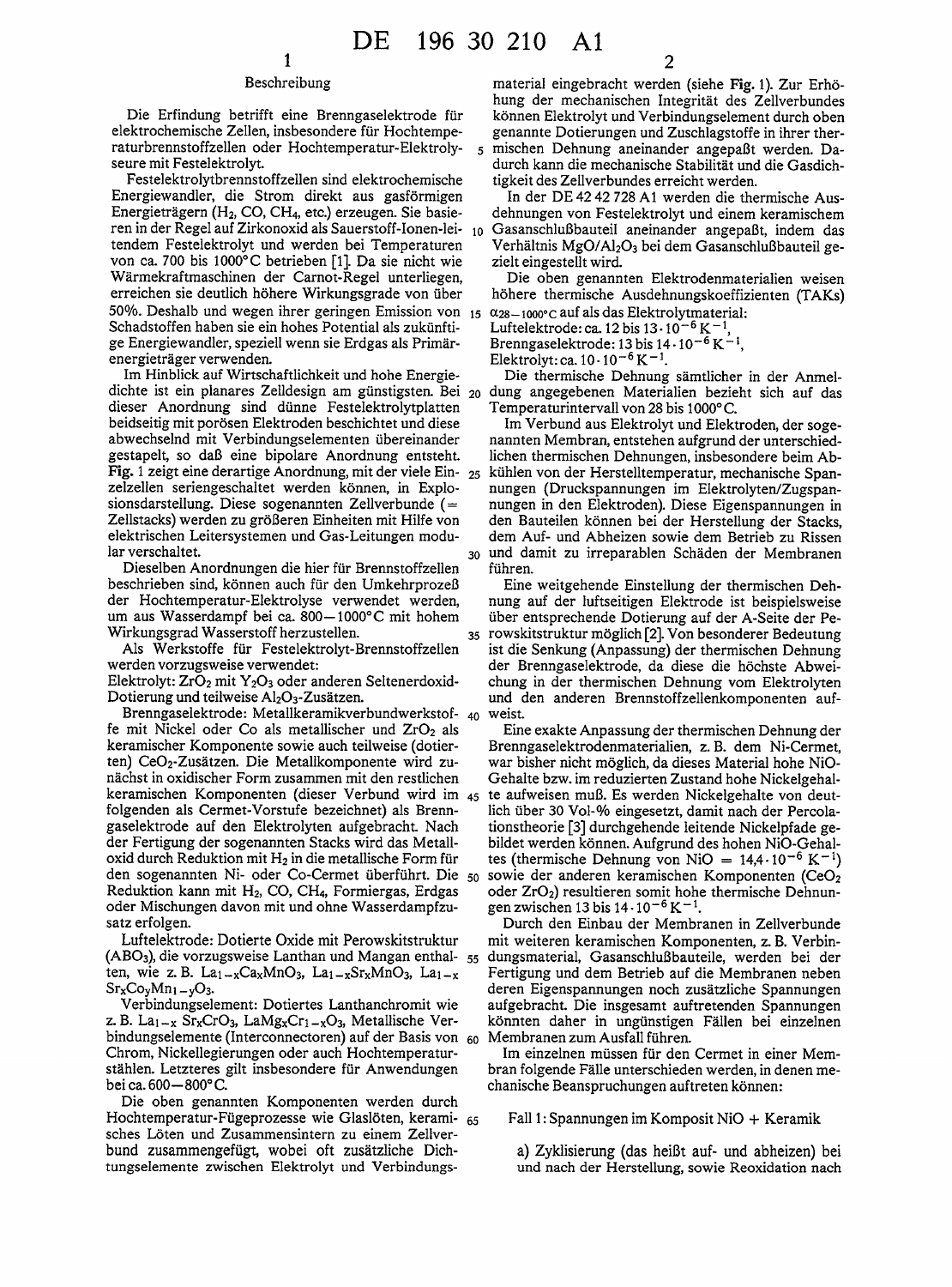dem Betrieb

Fall 2: Spannungen im Komposit Ni + Keramik

3

b) Zyklisierung oder Reoxidation nach dem Betrieb c) Zyklisierung oder Reoxidation bis zu mittleren Temperaturen (500-700°C) mit anschließender Reoxidation.

Aufgabe der Erfindung ist es, eine Brenngaselektrode 10 zu schaffen, mit der die beschriebenen schädlichen Eigenspannungen innerhalb einzelner Membranen und damit in der Brennstoffzelle bzw. des Stacks vermieden werden können.

Diese Aufgabe wird mit der Brenngaselektrode nach 15 Anspruch 1 gelöst. Vorteilhafte Ausbildungen sowie Verwendungen der erfindungsgemäßen Elektrode sind Gegenstände weiterer Ansprüche.

Gemäß der Erfindung enthält die Brenngaselektrode ein Cermet-Material mit einer metallischen Komponen- 20 te oder die entsprechende Cermet-Vorstufe mit einer in die metallische Komponente reduzierbare Metalloxidkomponente sowie keramische Zuschlagstoffe. Unter diesen keramischen Zuschlagstoffen ist zumindest ein Material, welches eine im Vergleich zur metallischen 25 oder Metalloxidkomponente sehr niedrige thermische Dehnung aufweist. Dadurch wird eine Anpassung der thermischen Ausdehnung der Brenngaselektrode an den Elektrolyten ermöglicht.

Bei der Herstellung der metalloxidhaltigen (z. B. NiO) 30 Brenngaselektrode werden die bisher verwendeten ionen- oder mischleitenden keramischen Zuschlagstoffe, insbesondere CeO<sub>2</sub>, ZrO<sub>2</sub>, teilweise oder vollständig durch entsprechende niedrig dehnende, hochtemperaturstabile, nichtleitende Stoffe, z. B. silicatische Zu- 35 schlagstoffe wie Zirkon (Zirkonsilicat, ZrSiO<sub>4</sub>) oder Mullit  $(3Al<sub>2</sub>O<sub>3</sub> \cdot 2 SiO<sub>2</sub>)$  ersetzt. Die thermische Dehnung der genannten Materialien liegt bei etwa 4,5 $\cdot$ 10<sup>-6</sup> K<sup>-1</sup>. Der gemittelte Ausdehnungskoeffizient  $\alpha$  eines Gesamtsystems, bestehend aus einem mehrphasigen Werk- 40 stoff, kann nach Turner [4] aus den Ausdehnungskoeffizienten  $\alpha_i$  der Komponenten i, deren Volumenanteilen V<sub>i</sub> und deren Kompressionsmodul K<sub>i</sub> berechnet werden.

 $\alpha = (\Sigma(\alpha_i K_i V_i)/(\Sigma K_i V_i))$ 

Damit kann durch den Zusatz einer Komponente mit sehr niedriger Dehnung die Anpassung der Gesamtdehnung erfolgen.

Hierdurch ist es möglich, nahezu spannungsfreie 50 Membranen, das heißt Verbunde aus Brenngaselektrode/Elektrolyt(/Luftelektrode) herzustellen. Diese Materialien sollten höhere Toleranzen gegenüber zusätzlichen Spannungen aus dem Zellverbund aufweisen und dadurch niedrigere Ausfallraten ermöglichen.

Gemäß der Erfindung weist das Cermet-Material insbesondere folgende Zusammensetzung auf:

40 bis 80 Vol-% entfallen auf die metallische oder die im Betrieb zur metallischen Komponente reduzierbare Metalloxidkomponente,

60

60 bis 20 Vol-% entfallen auf die keramischen Zuschlagsstoffe. Die Angaben sind auf 0% Porosität umgerechnet.

Das Cermet-Material und das entsprechende Cermet-Vorstufenmaterial besitzt in der Regel eine Porosität 65 zwischen 20 und 70 Vol.-%.

Der thermische Ausdehnungskoeffizient der niedrigdehnenden Komponente sollte bevorzugt kleiner 8,0.10<sup>-6</sup> K<sup>-1</sup>, insbesondere kleiner als  $5,0.10^{-6}$  K<sup>-1</sup> sein und kann auch negative Werte annehmen.

Die niedrigdehnende Komponente muß temperaturstabil gegenüber den restlichen Komponenten sein. 5 Auch muß gewährleistet sein, daß durch diese Anpassung die elektrischen und elektrochemischen Eigenschaften nicht wesentlich beeinträchtigt werden.

Bevorzugt werden als niedrigdehnende Materialien silicatische Materialien eingesetzt. Vorteilhaft sind insbesondere Zusammensetzungen aus den Stoffsystemen:

a)  $SiO_2 - ZrO_2$ : z. B. Zirkon (ZrSiO<sub>4</sub>), mit  $\alpha$  =  $4.5 \cdot 10^{-6}$  K<sup>-1</sup>) b)  $Al_2O_3-SiO_2$ : z. B. Mullit (3  $Al_2O_3 \tcdot 2$  SiO<sub>2</sub>) mit  $\alpha$  $= 4.5 10^{-6}$  K<sup>-1</sup> c)  $Al_2O_3-SiO_2-MeO$  mit Me = Alkalimetall, z. B. Li, Na, K oder Erdalkalimetall, z. B. Sr, Mg, Ca; z. B.: Cordierit (Mg<sub>2</sub>Al<sub>4</sub>Si<sub>5</sub>O<sub>18</sub>) mit  $\alpha = 2.9$  10<sup>-6</sup>  $K^{-1}$ , oder Lithium-Aluminium-Silicate, wie z. B. Spodumen, LiAl(Si<sub>2</sub>O<sub>6</sub>) oder Eukryptit, Li(AlSiO)<br>mit  $\alpha = -9.10^{-6} K^{-1}$ .

Die erfindungsgemäße Brenngaselektrode kann auch in der Weise aufgebaut sein, daß ein Verbindungssteg zu einem leitenden Verbindungselement aus ABO<sub>3</sub>-Perowskitmaterial vorhanden ist, welches aus dem beschriebenen Cermet-Material mit niedrigdehnendem Zuschlagstoff besteht. Die übrigen Bereiche oder Schichten der Elektrode können dann aus einem herkömmlichen Cermet-Material ohne die erfindungsgemäße niedrigdehnende Komponente aufgebaut sein. Durch den Verbindungssteg wird ein stufenweiser Übergang der TAKs von dem Verbindungselement mit einem TAK von typischerweise 10.10<sup>-6</sup> K<sup>-1</sup> zu den Elektrodenschichten aus herkömmlichen Cermet-Material mit einem TAK von ca.  $13 \cdot 10^{-6}$  K<sup>-1</sup> geschaffen.

Die erfindungsgemäße Brenngaselektrode kann neben der Anwendung in einer Brennstoffzelle insbesondere auch in einem Elektrolyseur oder einem Sauerstoffsensor, welcher nach dem Prinzip einer galvanischen Sauerstoffkonzentrationszelle mit Festkörperelektrolyt arbeitet, z. B. Lambda-Sonde, verwendet werden.

In einer besonders vorteilhaften Ausführung wird die 45 erfindungsgemäße Elektrode in Kombination mit einen Festelektrolyt und einer niedrigdehnenden Luftelektroder de. insbesondere mit Zusammensetzung  $Y_{1-x}$ Ca<sub>x</sub>MnO<sub>3</sub> verwendet. In einer solchen Membran sind alle thermischen Dehnungen optimal aufeinander abgestimmt.

Fig. 1 zeigt den Aufbau eines Brennstoffzellenstacks, wie in der Beschreibungseinleitung erläutert,

Fig. 2 zeigt die thermische Ausdehnung eines erfindungsgemäßen Elektrodenmaterials in Abhängigkeit 55 von der Temperatur.

Fig. 3 zeigt die berechnete und die gemessene thermische Gesamtdehnung eines erfindungsgemäßen Elektrodenmaterials in Abhängigkeit vom Anteil des zugesetzten niedrigdehnenden Materials.

### Beispiele

Es wurden Anodenmaterialien synthetisiert, in denen  $CeO<sub>2</sub>/ZrO<sub>2</sub>$  teilweise oder ganz durch eine niedrig dehnende keramische Komponente wie Zirkonsilicat, Mullit etc. ersetzt wurden. Für den Anodenaufbau wurde ein Mehrschichtaufbau, hier aus zwei Einzelschichten bestehend, gewählt. Die Elektrode besteht aus einer er-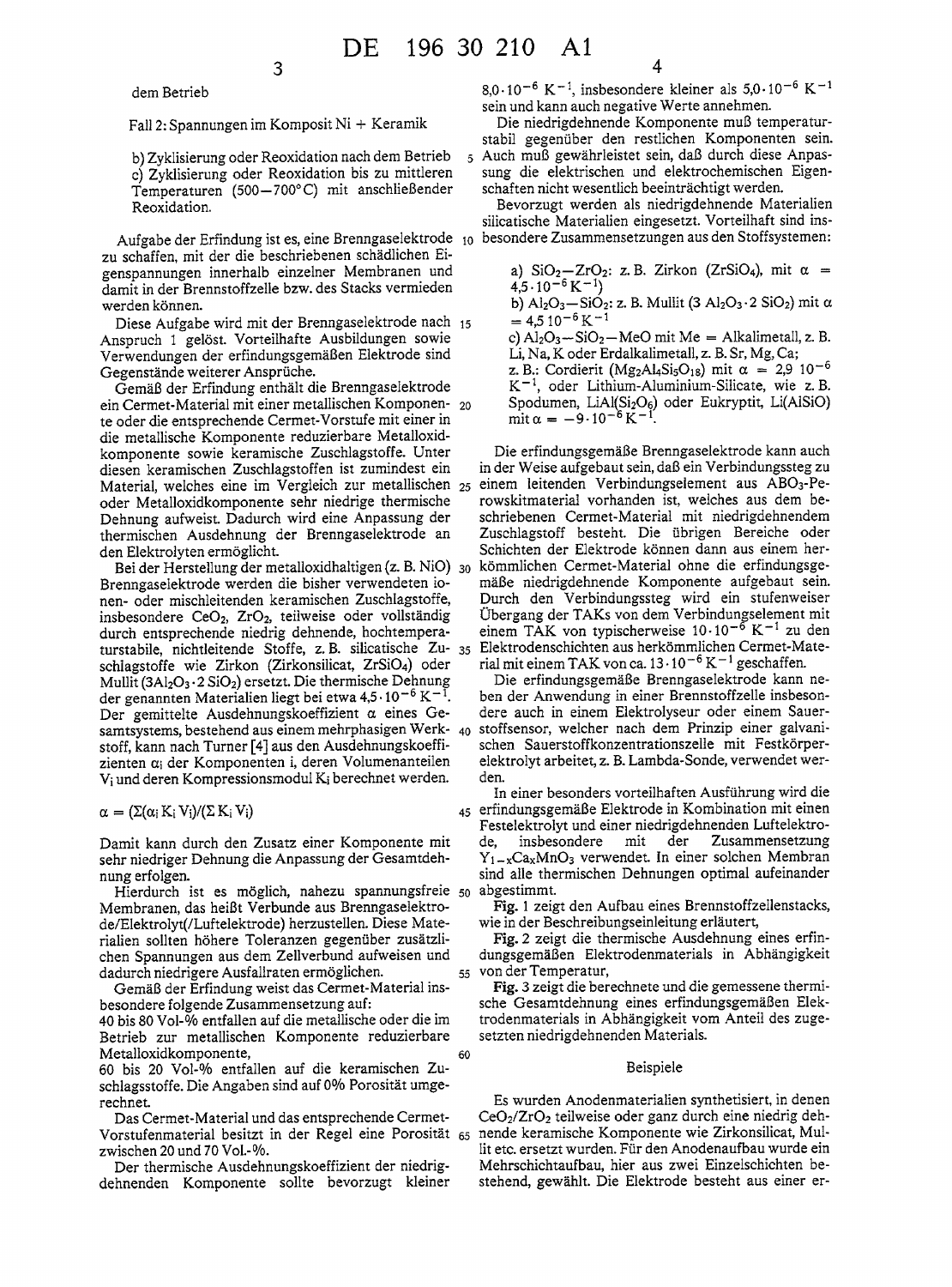sten, dem Elektrolyten abgewandten Schicht aus einem elektronisch leitenden Material, z. B. NiO bzw. Ni, sowie einer niedrig dehnenden Komponente. Diese Schicht ist im wesentlichen für die Stromzuführung zuständig. Zwischen dieser ersten Schicht und dem Elektrolyten ist eine dünne Zwischenschicht zur Verbesserung der sogenannten Dreiphasengrenze (Senkung des Polarisationswiderstandes) angeordnet, die neben dem elektronisch leitenden Material (NiO bzw. Ni) und einer niedrig dehnenden Komponente noch zusätzlich ein ionenleitendes 10 Material, CeO<sub>2</sub> und/oder ZrO<sub>2</sub>, enthält. Für eine Modellzusammensetzung mit 72 Vol.-% NiO, 25 Vol-% ZrSiO<sub>4</sub> und 3 Vol.-% ZrO<sub>2</sub> als Material für die Brenngaselektrode ist der Verlauf der thermischen Dehnung über der Temperatur in Fig. 2 dargestellt. 15

In Fig. 3 ist die nach Gleichung 1 berechnete thermische Gesamtdehnung für NiO-Cermets in Abhängigkeit von Mengenanteil der niedrig dehnenden keramischen Komponente ZrSiO<sub>4</sub> aufgetragen. Ein einzelner Meßwert für die thermische Gesamtdehnung  $\alpha_{28-1000^{\circ}}$ c des 20 Cermets mit der Zusammensetzung (97-x) Vol.-% NiO + x Vol.-% ZrSiO<sub>4</sub> + 3 Vol.-% ZrO<sub>2</sub> ist ebenfalls in Fig. 3 eingetragen. Der Vergleich des Meßwertes mit der berechneten Kurve verdeutlicht, daß die Vorhersage bzw. Berechnung der thermischen Dehnung nach 25 Gleichung 1 für NiO-Cermets mit Zusatz einer niedrig dehnenden keramischen Komponente möglich ist. Durch den Zusatz von Zirkonsilicat ist somit die Verringerung der thermischen Dehnung  $\alpha_{28-1000^{\circ}}$ c einer konventionellen Brenngaselektrode von etwa 13 - 14 · 10<sup>-6</sup> 30  $K^{-1}$  (je nach NiO-Gehalt, für die bisher verwendeten Materialien) auf 9,9  $\cdot$  10<sup>-6</sup> K<sup>-1</sup> möglich. Die thermische Dehnung kann damit durch den Zusatz der niedrig dehnenden Komponente sehr gut an den Elektrolyten angepaßt werden. 35

Unerwünschte Reaktionen zwischen Zirkonsilikat und NiO konnten via Pulverdiffraktometrie (XRD) oder Elektronenmikroskopie (SEM) nicht nachgewiesen werden. Mit der oben genannten Materialzusammensetzung wurden über das Siebdruckverfahren gut haftende, 40 poröse Elektroden hergestellt. Nach der Reduktion des NiO zu Ni in einem H<sub>2</sub>/H<sub>2</sub>O-Gemisch erhält man eine gut leitende Brenngaselektrode bestehend aus einem Ni-ZrSiO<sub>4</sub>-ZrO<sub>2</sub>-Cermet. Die spezifische elektrische Leitfähigkeit bei 1000°C der genannten porösen Brenn- 45 gaselektrode beträgt  $\sigma = 290 S \text{ cm}^{-1}$ .

In der Anmeldung genannter Stand der Technik:

1. D. Stolten, W. Schäfer, Hrsg. J. Kriegesmann, 50 Oxidkeramische Brennstoffzellen, Handbuch der Keramik, Elektronik und Elektrotechnik, Kap. 8.5.2.0, Deutscher Wirtschaftsdienst, April 1994 2. M.M. Nasrallah, H.U. Anderson, J.W. Stevenson, Defect Chemistry and Properties  $of$  55  $Y_1 - xCa_x MnO_3$ , Ceram. Trans. 24, 545 - 553 (1991) 3. D.W. Dees, T.D. Claar. E.E. Easler, D.G. Fee, F.C. Mrazek, Conductivity of Porous Ni/ZrO<sub>2</sub>-Y<sub>2</sub>O<sub>3</sub> Cermets, J. Electrochem. Soc. 134, 2141 - 46 (1987). 4. Turner, J. Res. NBS 37, 239 (1946). 60

## Patentansprüche

1. Brenngaselektrode für eine elektrochemische Zelle, mit einem Cermet-Material oder einem Cer- 65 met-Vorstufenmaterial, welches eine metallische Komponente bzw. eine zur metallischen Komponente reduzierbare Metalloxidkomponente sowie

keramische Zuschlagstoffe enthält, dadurch gekennzeichnet, daß die keramischen Zuschlagstoffe ein Material mit im Vergleich zur metallischen oder Metalloxidkomponente sehr niedriger thermischer Dehnung enthalten.

2. Brenngaselektrode nach Anspruch 1, dadurch gekennzeichnet, daß die metallische Komponente des Cermet-Materials Ni oder Co ist.

3. Brenngaselektrode nach Anspruch 1 oder 2, dadurch gekennzeichnet, daß die zur metallische Komponente reduzierbare Metalloxidkomponente des Cermet-Vorstufenmaterials NiO oder CoO ist.

4. Brenngaselektrode nach einem der vorangehenden Ansprüche, dadurch gekennzeichnet, daß das niedrigdehnende keramische Material einen thermischen Ausdehnungskoeffizienten kleiner  $8.0 \cdot 10^{-6}$  K<sup>-1</sup> besitzt.

5. Brenngaselektrode nach einem der vorangehenden Ansprüche, dadurch gekennzeichnet, daß das Cermet-Material oder das Cermet-Vorstufenmaterial aus 40 bis 80 Vol-% der metallischen bzw. der im Betrieb zur metallischen Komponente reduzierbaren Metalloxidkomponente sowie 60 bis 20 Vol-% der keramischen Zuschlagsstoffe besteht.

6. Brenngaselektrode nach einem der vorangehenden Ansprüche, dadurch gekennzeichnet, daß die keramischen Zuschlagstoffe neben dem niedrigdehnenden keramischen Material zusätzlich ZrO2, CeO<sub>2</sub> oder TiO<sub>2</sub> oder eine Kombination dieser Materialien umfassen.

7. Brenngaselektrode nach einem der vorangehenden Ansprüche, daß durch gekennzeichnet, daß das Cermet-Material oder das Germet-Vorstufenmaterial eine Porosität zwischen 20 und 70 Vol.-% besitzt.

8. Brenngaselektrode nach einem der vorangehenden Ansprüche, dadurch gekennzeichnet, daß das niedrigdehnende keramische Material eine Zusammensetzung aus einem der Stoffsysteme

a)  $SiO<sub>2</sub> - ZrO<sub>2</sub>$ :

$$
b) Al2O3 - SiO2.
$$

c)  $Al_2O_3-SiO_2$ -MeO mit Me = Alkalimetall oder Erdalkalimetall

aufweist.

9. Brenngaselektrode nach einem der vorangehenden Ansprüche, dadurch gekennzeichnet, daß sie aus mehreren Schichten besteht, wobei mindestens eine der Schichten aus dem Cermet-Material oder dem Cermet-Vorstufenmaterial besteht.

10. Brenngaselektrode nach einem der vorangehenden Ansprüche, dadurch gekennzeichnet, daß das Cermet-Material oder das Cermet-Vorstufenmaterial den Verbindungssteg zu einem leitenden Verbindungselement aus ABO<sub>3</sub>-Perowskitmaterial bildet.

11. Brenngaselektrode nach einem der vorangehenden Ansprüche, dadurch gekennzeichnet, daß die elektrochemische Zelle eine Brennstoffzelle oder ein Elektrolyseur oder ein Sauerstoffsensor ist.

12. Membran für eine elektrochemische Zelle, umfassend Brenngaselektrode, Festelektrolyt und Luftelektrode, dadurch gekennzeichnet, das die Brenngaselektrode die Brenngaselektrode nach einem der vorangehenden Ansprüche ist und die Luftelektrode die Zusammensetzung

 $Y_1 - x Ca_x MnO_3$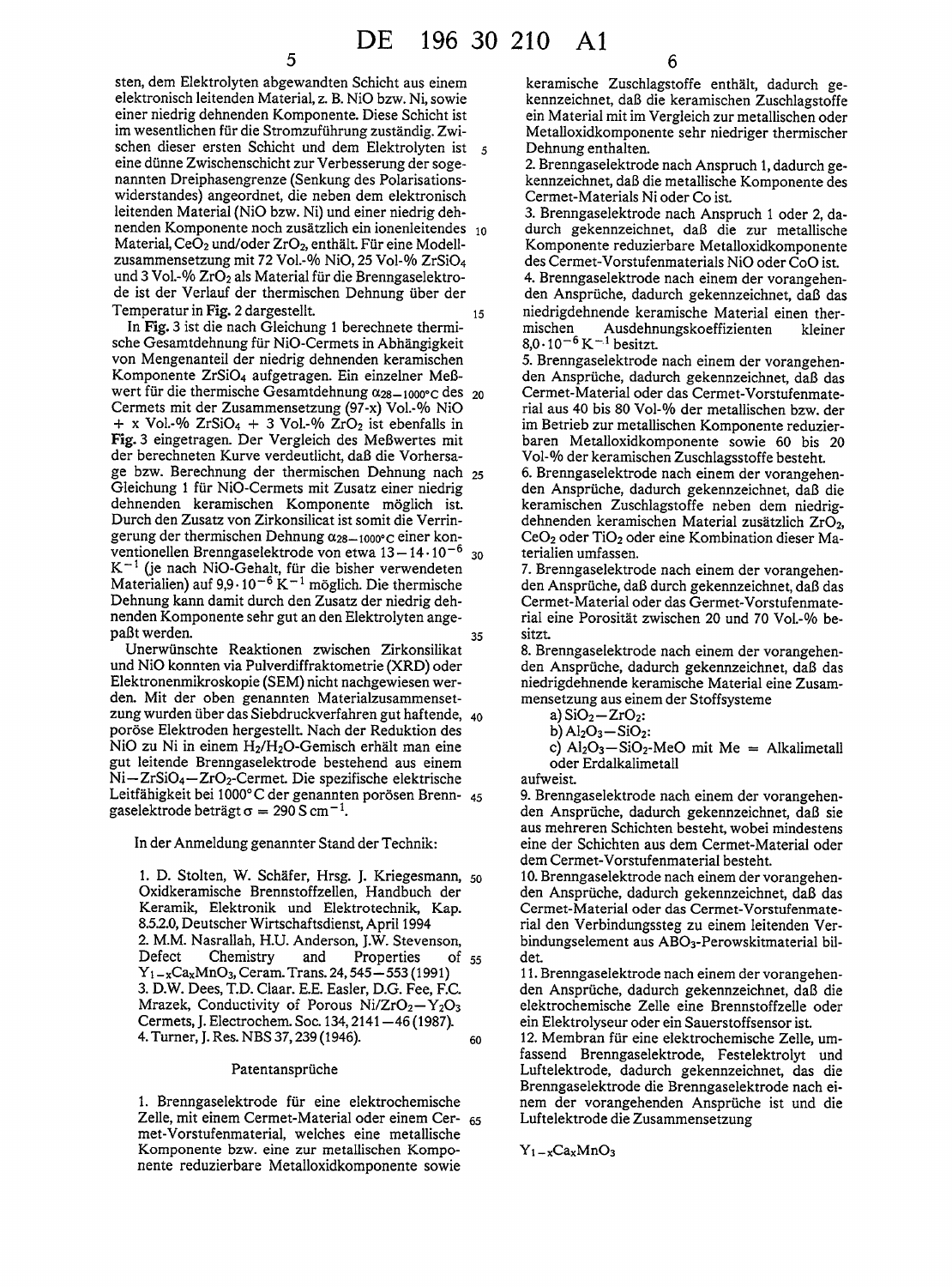$\hat{\mathbf{r}}$ 

Hierzu 3 Seite(n) Zeichnungen

 $\overline{7}$ 

 $\overline{\mathbf{5}}$ 

 $10$ 

 $15$ 

 $\bf{20}$ 

25

30

35

 ${\bf 40}$ 

45

50

55

60

65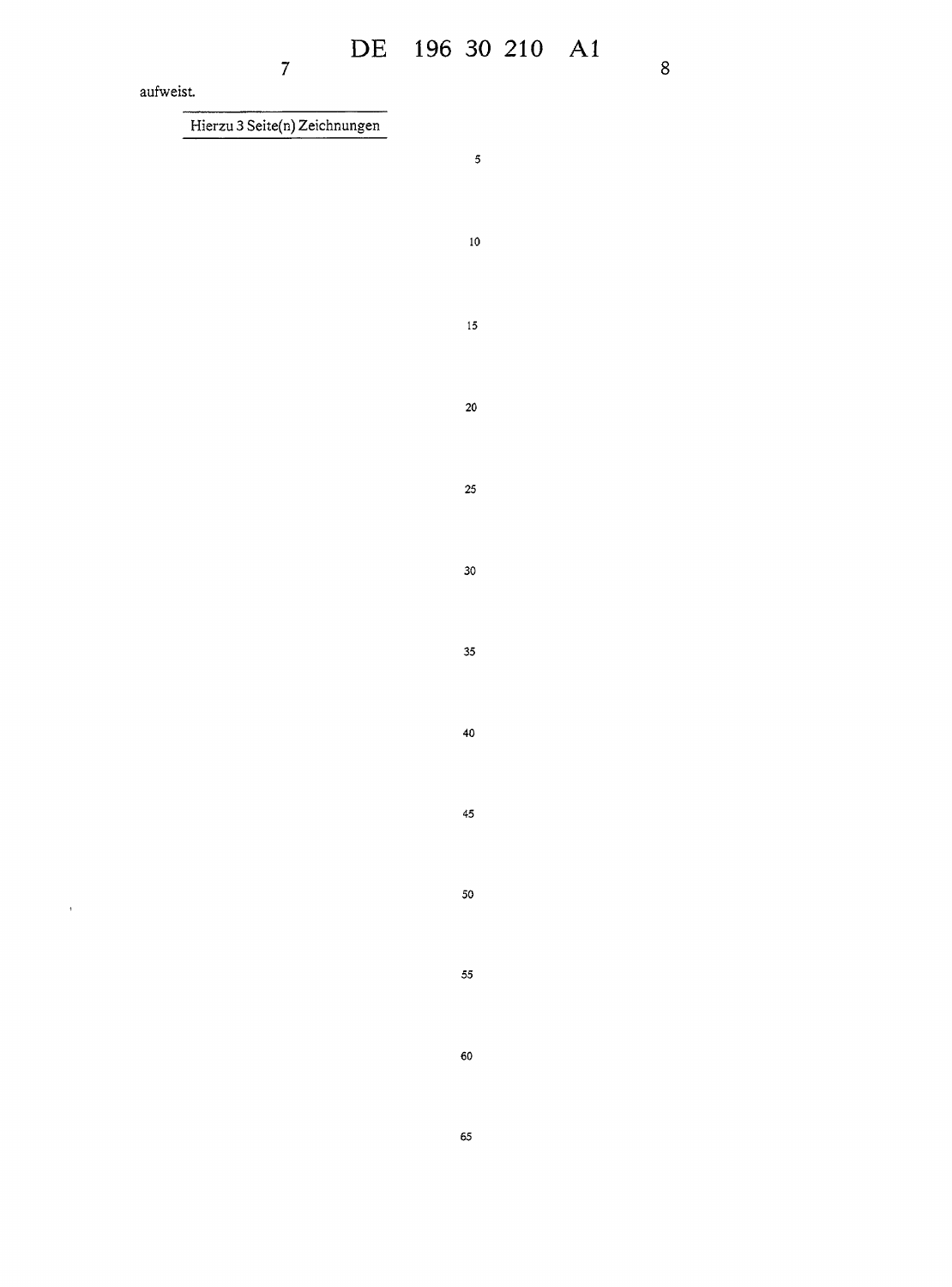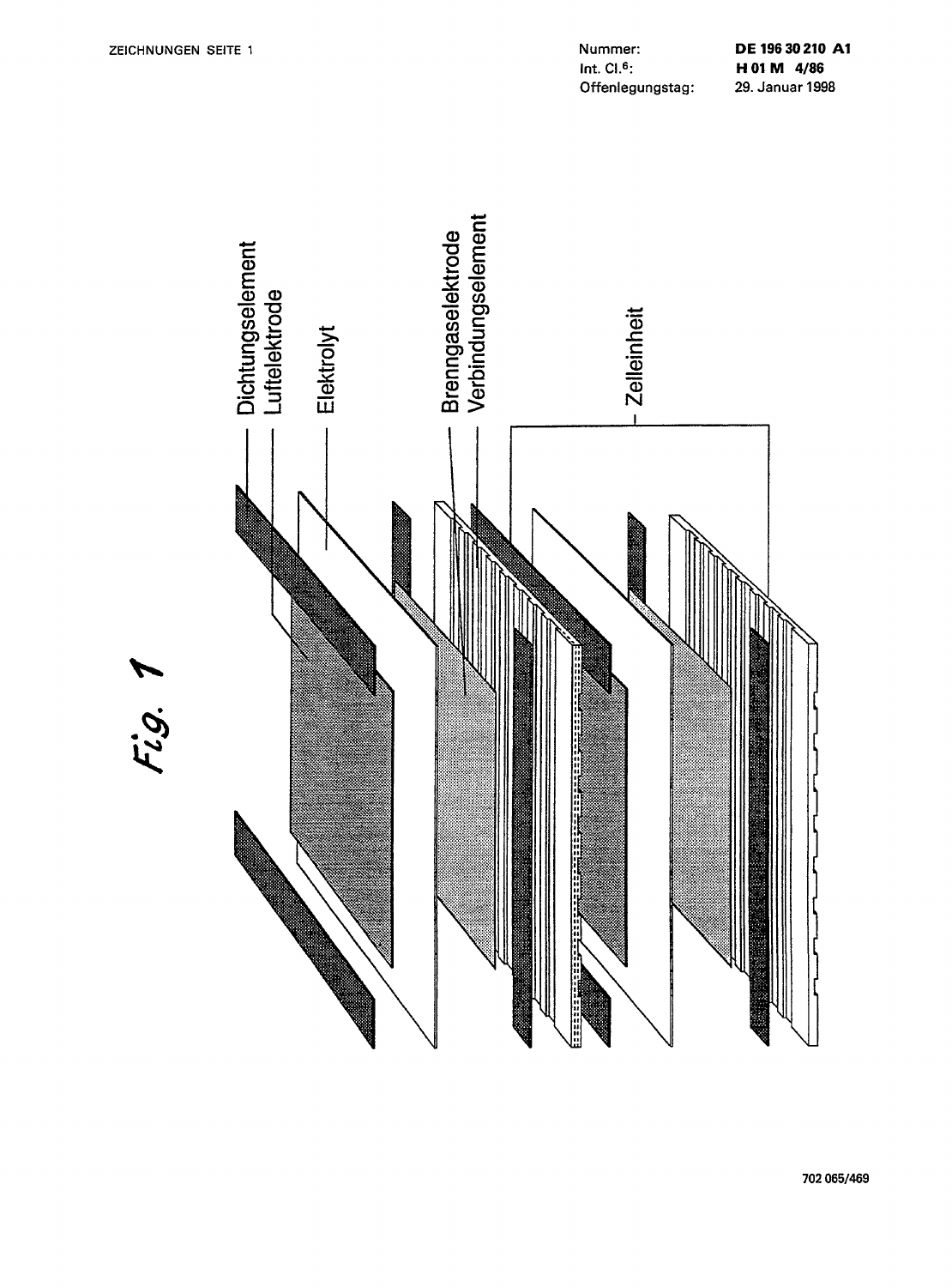